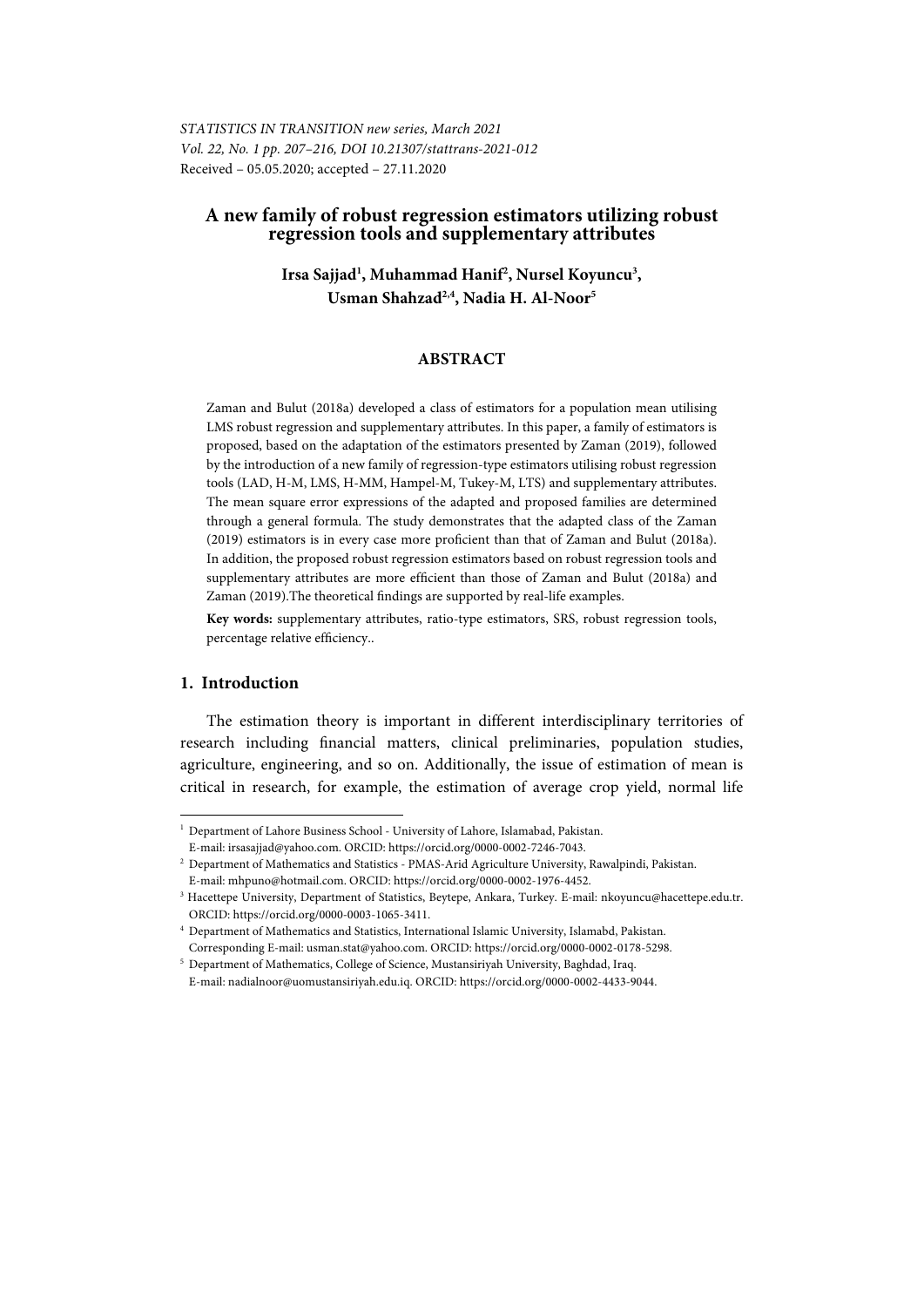expectancy of people in an area and many others. To improve the efficiency of estimation of parameters, an auxiliary variable is widely used in the literature. An alternate way to enhance the efficiency of an estimator is to utilize supplementary attributes (for more details, interested readers may refer to Naik and Gupta (1996), Shahzad (2016), and Shahzad et al. (2018)). Ratio and product estimation techniques are widely used under SRS (simple random sampling) scheme. Both of these schemes have their own advantages and disadvantages. For instance, a ratio estimator is suitable for a positive linear relationship between the study and supplementary attribute, a product estimator is suitable for a negative linear relationship between the study and supplementary attribute. The usual regression estimator solves this issue and provides much better results for both positive and negative correlations. Note that the usual regression estimator based on ordinary least square (OLS) regression coefficient. However, when data are contaminated with outliers, OLS will not perform well, and as a result we get poor results. For solving this issue, Zaman and Bulut (2018a) utilized one of the robust regression technique namely LMS (Least Median of Squares), and provide a set of estimators utilizing auxiliary attribute under SRS scheme. In the current article, a class of robust ratio estimators is constructed by adapting the estimators of Zaman (2019), and a new class of robust regression estimators is introduced utilizing the supplementary attributes and robust-regression tools (least absolute deviations (LAD), Huber's M-estimator (H-M), least median of squares (LMS), least trimmed squares (LTS), Huber's MM-estimator (H-MM), Hampel-M estimator, Tukey-M estimator) under simple random sampling.

Zaman and Bulut (2018a) developed a class of estimators utilizing the known parameters of a supplementary attribute and LMS regression coefficient, as given below:

$$
\bar{y}_{zb_1} = \frac{\bar{y} + b_{\varphi(lms)}(P_1 - p_1)}{p_1} P_1 \,, \tag{1}
$$

$$
\bar{y}_{zb_2} = \frac{\bar{y} + b_{\varphi(lms)}(P_1 - p_1)}{(P_1 + C_{\varphi}(\varphi))} (P_1 + C_{\varphi}), \qquad (2)
$$

$$
\bar{y}_{zb_3} = \frac{\bar{y} + b_{\varphi(lms)}(P_1 - p_1)}{(P_1 + \beta_2(\varphi))} (P_1 + \beta_2(\varphi)),
$$
\n(3)

$$
\bar{y}_{zb_4} = \frac{\bar{y} + b_{\varphi(lms)}(P_1 - p_1)}{(P_1 C_{\varphi} + \beta_2(\varphi))} \left( P_1 C_{\varphi} + \beta_2(\varphi) \right),\tag{4}
$$

$$
\bar{y}_{zb_5} = \frac{\bar{y} + b_{\varphi(lms)}(P_1 - p_1)}{(P_1 \beta_2(\varphi) + C_{\varphi})} \left( P_1 \beta_2(\varphi) + C_{\varphi} \right),\tag{5}
$$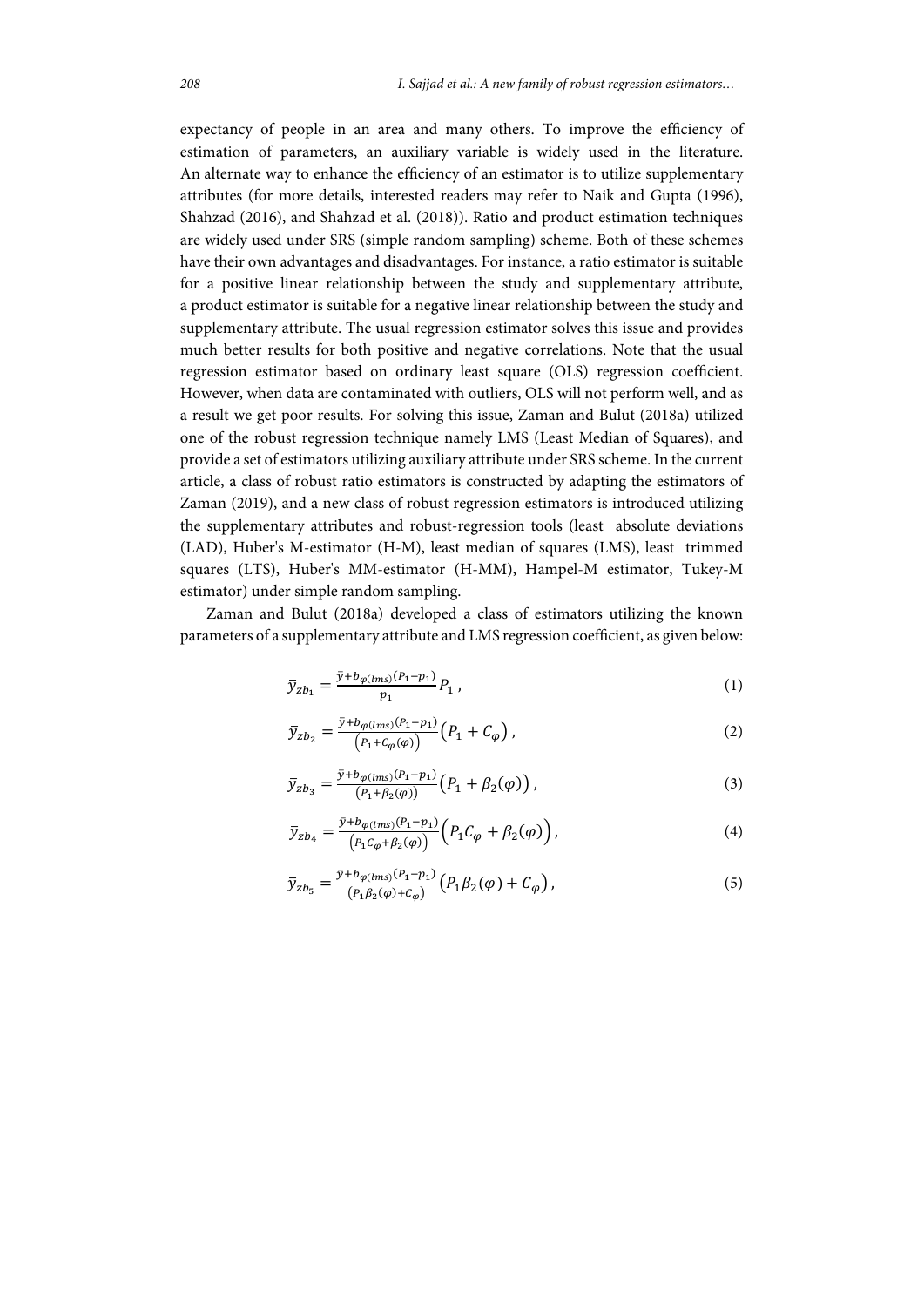where  $C_{\varphi}$ , the coefficient of variation,  $\bar{y}$ , the sample mean,  $\beta_2(\varphi)$ , the coefficient of kurtosis, and  $b_{\varphi(lms)}$  is the LMS robust regression coefficient. Further,  $P_1$  and  $p_1$ represent population and sample proportions, respectively. For more details about proportions, interested readers may refer to Zaman and Bulut (2018a).

The MSE of Zaman and Bulut (2018a) family of estimators is given below:

$$
MSE(\bar{y}_{zb_i}) = \gamma [S_y^2 + g_i^2 S_\varphi^2 + 2B_i g_i S_\varphi^2 + B_i^2 S_\varphi^2 - 2g_i S_{y\varphi} - 2B_i S_{y\varphi}]; i = 1, ..., 5
$$
\n(6)

where

 $g_1 = 1, g_2 = \frac{\bar{Y}}{P_1 + C_{\varphi}}, g_3 = \frac{\bar{Y}}{P_1 + \beta_2(\varphi)}, g_4 = \frac{C_{\varphi} \bar{Y}}{C_{\varphi} P_1 + \beta_2(\varphi)}, g_5 = \frac{\beta_2(\varphi) \bar{Y}}{C_{\varphi} P_1 + C_{\varphi}}, S_{\mathcal{Y}\varphi} = \rho S_{\mathcal{Y}} S_{\varphi}$ and  $=\left(\frac{1}{n}-\frac{1}{N}\right)$ . Further,  $S_y^2$  and  $S_\varphi^2$  are the unbiased variances of Y and  $P_1$  respectively,  $\rho$  is the coefficient of correlation.

### **2. Adapted Family of Estimators**

Zaman (2019) developed a class of estimators utilizing known characteristics of supplementary information. By analogy to the approach of Zaman (2019), a supplementary attribute is utilized here, as given below:

$$
\bar{y}_{z_1} = k \frac{\bar{y} + b_{\varphi(i)}(P_1 - p_1)}{p_1} P_1 + (1 - k) \frac{\bar{y} + b_{\varphi(i)}(P_1 - p_1)}{(P_1 + C_{\varphi}(\varphi))} (P_1 + C_{\varphi}),\tag{7}
$$

$$
\bar{y}_{z_2} = k \frac{\bar{y} + b_{\varphi(i)}(P_1 - p_1)}{p_1} P_1 + (1 - k) \frac{\bar{y} + b_{\varphi(i)}(P_1 - p_1)}{(P_1 + \beta_2(\varphi))} (P_1 + \beta_2(\varphi)),
$$
\n(8)

$$
\bar{y}_{z_3} = k \frac{\bar{y} + b_{\varphi(i)}(P_1 - p_1)}{p_1} P_1 + (1 - k) \frac{\bar{y} + b_{\varphi(i)}(P_1 - p_1)}{(P_1 C_{\varphi} + \beta_2(\varphi))} \Big( P_1 C_{\varphi} + \beta_2(\varphi) \Big), \tag{9}
$$

$$
\bar{y}_{z_4} = k \frac{\bar{y} + b_{\varphi(i)}(P_1 - p_1)}{p_1} P_1 + (1 - k) \frac{\bar{y} + b_{\varphi(i)}(P_1 - p_1)}{(P_1 \beta_2(\varphi) + C_\varphi)} (P_1 \beta_2(\varphi) + C_\varphi), \tag{10}
$$

In general form, we can write the adapted class of estimators as given below:

$$
\bar{y}_{z_i} = k \frac{\bar{y} + b_{\varphi(i)}(P_1 - p_1)}{p_1} P_1 + (1 - k) \frac{\bar{y} + b_{\varphi(i)}(P_1 - p_1)}{(P_1 U_\varphi + V_\varphi)} (P_1 U_\varphi + V_\varphi), \tag{11}
$$

where  $U_{\varphi}$  and  $V_{\varphi}$  are the known characteristics of an auxiliary attribute. The MSE of  $MSE(\bar{y}_{z_i})$  is as follows:

$$
MSE(\bar{y}_{z_i}) = \gamma \left[ S_y^2 - 2\delta S_{y\varphi} + \delta^2 S_{\varphi}^2 \right],\tag{12}
$$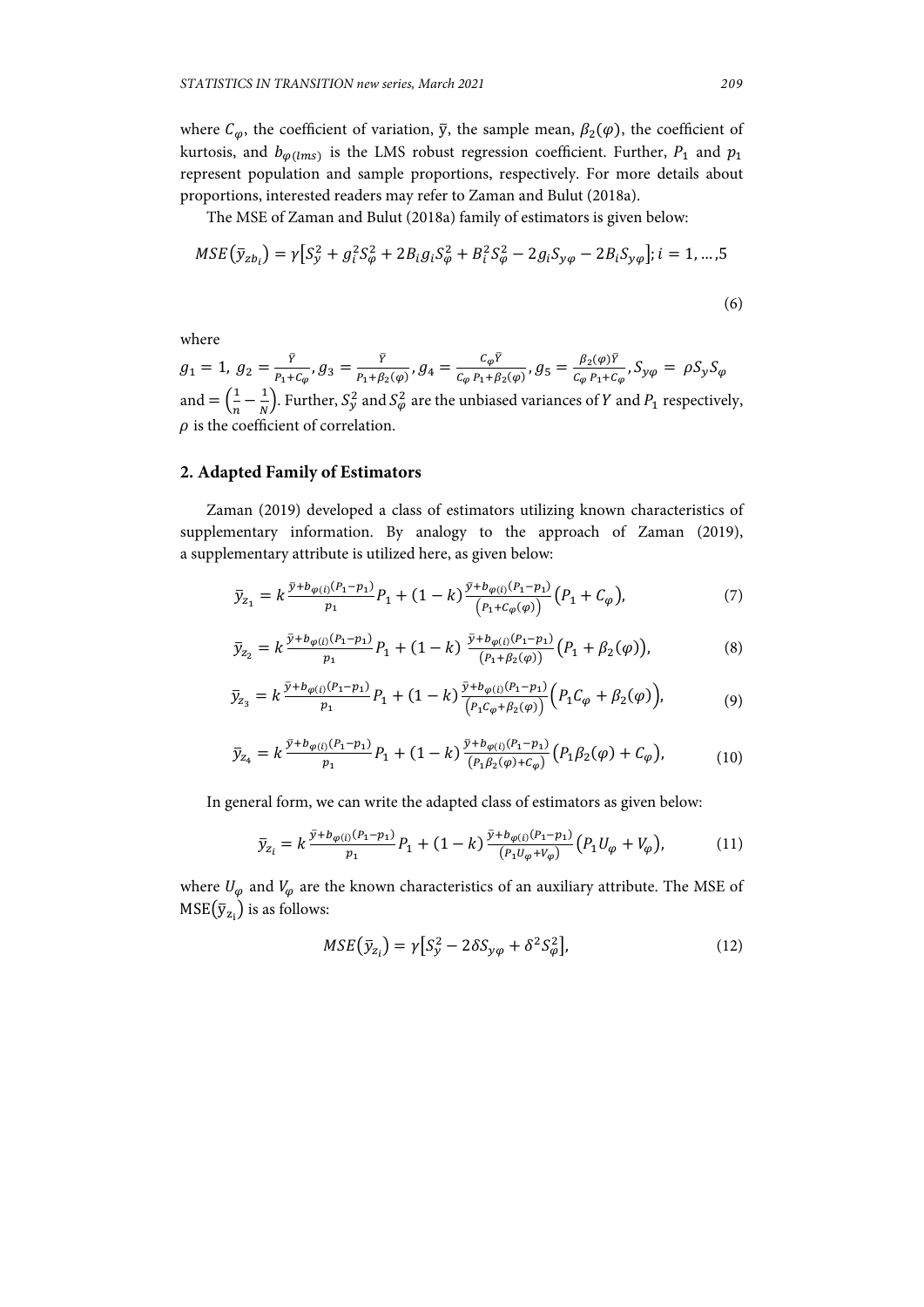where  $\delta = [k(B_{\varphi(i)} + g_1) + (1 - k)(B_{\varphi(i)} + g_i)].$ 

By replacing  $(\delta = B)$  in the above MSE expression, we get the minimum MSE of  $\bar{y}_{z_i}$  as follows:

$$
MSE\left(\bar{y}_{z_i}\right) = \gamma S_y^2 (1 - \rho^2),\tag{13}
$$

which is the MSE of traditional regression estimator, i.e.  $\bar{y}_{reg} = \bar{y} + b_{\varphi(i)}(P_1 - p_1)$ . Note that Abd-Elfattah et al. (2010) consider same class in the same context utilizing OLS regression coefficient. However, Zaman (2019) introduced robust regression techniques instead of OLS regression in the presence of outliers.

### **3. Proposed Estimators**

Taking motivation from ratio type estimators of Zaman (2019), we propose the following family of robust regression estimators as given by

$$
\widehat{\bar{y}}_{p_1} = w_1 [\bar{y} + b_{\varphi(mm)}(P_1 - p_1)] + w_2 [\bar{y} + b_{\varphi(lms)}(P_1 - p_1)], \qquad (14)
$$

$$
\hat{\bar{y}}_{p_2} = w_1 [\bar{y} + b_{\varphi (lad)} (P_1 - p_1)] + w_2 [\bar{y} + b_{\varphi (tuket)} (P_1 - p_1)], \qquad (15)
$$

$$
\hat{\bar{y}}_{p_3} = w_1 [\bar{y} + b_{\varphi(lts)}(P_1 - p_1)] + w_2 [\bar{y} + b_{\varphi(huber)}(P_1 - p_1)],
$$
\n(16)

$$
\hat{\bar{y}}_{p_4} = w_1 [\bar{y} + b_{\varphi(mm)}(P_1 - p_1)] + w_2 [\bar{y} + b_{\varphi(hample)}(P_1 - p_1)],
$$
\n(17)

$$
\hat{\bar{y}}_{p_5} = w_1 [\bar{y} + b_{\varphi(huber)}(P_1 - p_1)] + w_2 [\bar{y} + b_{\varphi(mm)}(P_1 - p_1)],
$$
\n(18)

$$
\hat{\bar{y}}_{p_6} = w_1 [\bar{y} + b_{\varphi(huber)}(P_1 - p_1)] + w_2 [\bar{y} + b_{\varphi(lms)}(P_1 - p_1)],
$$
\n(19)

In general form, we can write the proposed family of estimators as

$$
\hat{\bar{y}}_{p_i} = w_1 [\bar{y} + b_{\varphi(i)}(P_1 - p_1)] + w_2 [\bar{y} + b_{\varphi(j \neq i)}(P_1 - p_1)]; (i, j \neq i) = 1, ..., 6
$$
\n(20)

However, it is interesting to note that if we put  $(w_1, w_2) = (0, 1), \hat{y}_p$  will be converted into a traditional robust regression type estimator introduced by Nasir et al. (2018) under SRS for quantitative sensitive study variable. Hence, these estimator is a special case of the proposed class. The proposed family relies on the robust-regression tools, i.e.  $b_{\varphi(i)}$  (LAD, H-M, LMS, LTS, H-MM, Hampel-M, Tukey-M) for  $(i = 1, ..., 6)$ respectively. For deep knowledge of  $b_{\varphi(i)}$ , interested readers may refer to Zaman and Bulut (2018b).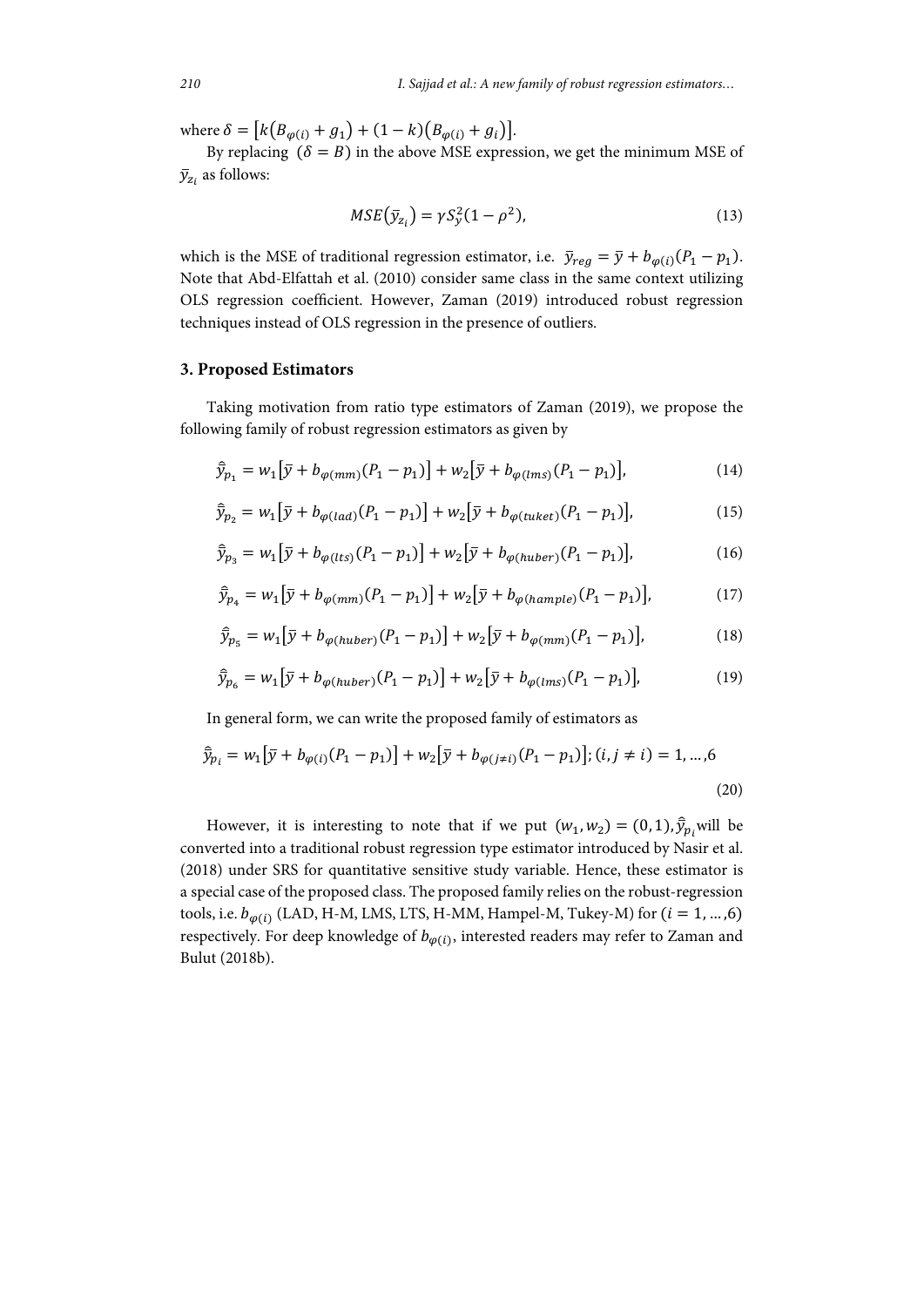To obtain MSE, let us define  $\bar{y} = (1 + \eta_y)\bar{Y}$ ,  $p_1 = (1 + \eta_\varphi)P_1$ . Utilizing these notations  $\eta_i$  ( $i = y, \varphi$ ), we can write

$$
E(\eta_y) = E(\eta_\varphi) = 0, E(\eta_y^2) = \gamma C_y^2, E(\eta_\varphi^2) = \gamma C_\varphi^2 \text{ and } (\eta_y \eta_\varphi) = \gamma C_{y\varphi}.
$$

Now, expanding  $\widehat{\bar{y}}_{p_i}$  in terms of  $\eta_y$  and  $\eta_\varphi$  as

$$
\hat{\bar{y}}_{p_i} = [w_1 \bar{Y}(1 + \eta_y) - b_{\varphi(i)} P_1 \eta_{\varphi}] + [w_2 \bar{Y}(1 + \eta_y) - b_{\varphi(j \neq i)} P_1 \eta_{\varphi}].
$$
 (21)

Squaring (21), applying expectation, we get theoretical MSE of the estimator  $\widehat{\bar{y}}_{p_i}$ up to the order  $n^{-1}$ , as

$$
MSE\left(\hat{\bar{y}}_{p_i}\right) = \bar{Y}^2 + w_1^2 \delta_A + w_2^2 \delta_B + 2w_1 w_2 \delta_C - 2w_1 \delta_D - 2w_2 \delta_E, \quad (22)
$$

where

$$
\delta_A = [\bar{Y}^2 + \gamma \{ S_y^2 + B_{\varphi(i)} (B_{\varphi(i)} S_{\varphi} - 2\rho S_y) S_{\varphi} \}],
$$
  
\n
$$
\delta_B = [\bar{Y}^2 + \gamma \{ S_y^2 + B_{\varphi(j \neq i)} (B_{\varphi(j \neq i)} S_{\varphi} - 2\rho S_y) S_{\varphi} \}],
$$
  
\n
$$
\delta_C = [\bar{Y}^2 + \gamma \{ S_y^2 - (B_{\varphi(i)} + B_{\varphi(j \neq i)}) S_{y\varphi} + B_{\varphi(i)} B_{\varphi(j \neq i)} S_{\varphi}^2 \}],
$$
  
\n
$$
\delta_D = \delta_E = \bar{Y}^2.
$$

By partially differentiating (22) w.r.t.  $w_1$  and  $w_2$ , we obtained the optimum values as given by

$$
w_1^{opt} = \left[\frac{\delta_B \delta_D - \delta_C \delta_E}{\delta_A \delta_B - \delta_C^2}\right],
$$

and

$$
w_2^{opt} = \left[\frac{\delta_A \delta_E - \delta_C \delta_D}{\delta_A \delta_B - \delta_C^2}\right],
$$

Substitution of  $w_1^{opt}$  and  $w_2^{opt}$  in (22) provides the minimum MSE of  $\widehat{\mathfrak{Y}}_{p_i}$  as

$$
MES_{min}(\hat{\bar{y}}_{p_i}) = \left[\bar{Y}^2 - \frac{\delta_B \delta_D^2 - 2\delta_C \delta_D \delta_E + \delta_A \delta_E^2}{\delta_A \delta_B - \delta_C^2}\right].\tag{23}
$$

The general theoretical condition of proposed vs. existing estimators as given below:

$$
MSE(\bar{y}_{zi}) - MSE(\hat{\bar{y}}_{pi}) > 0
$$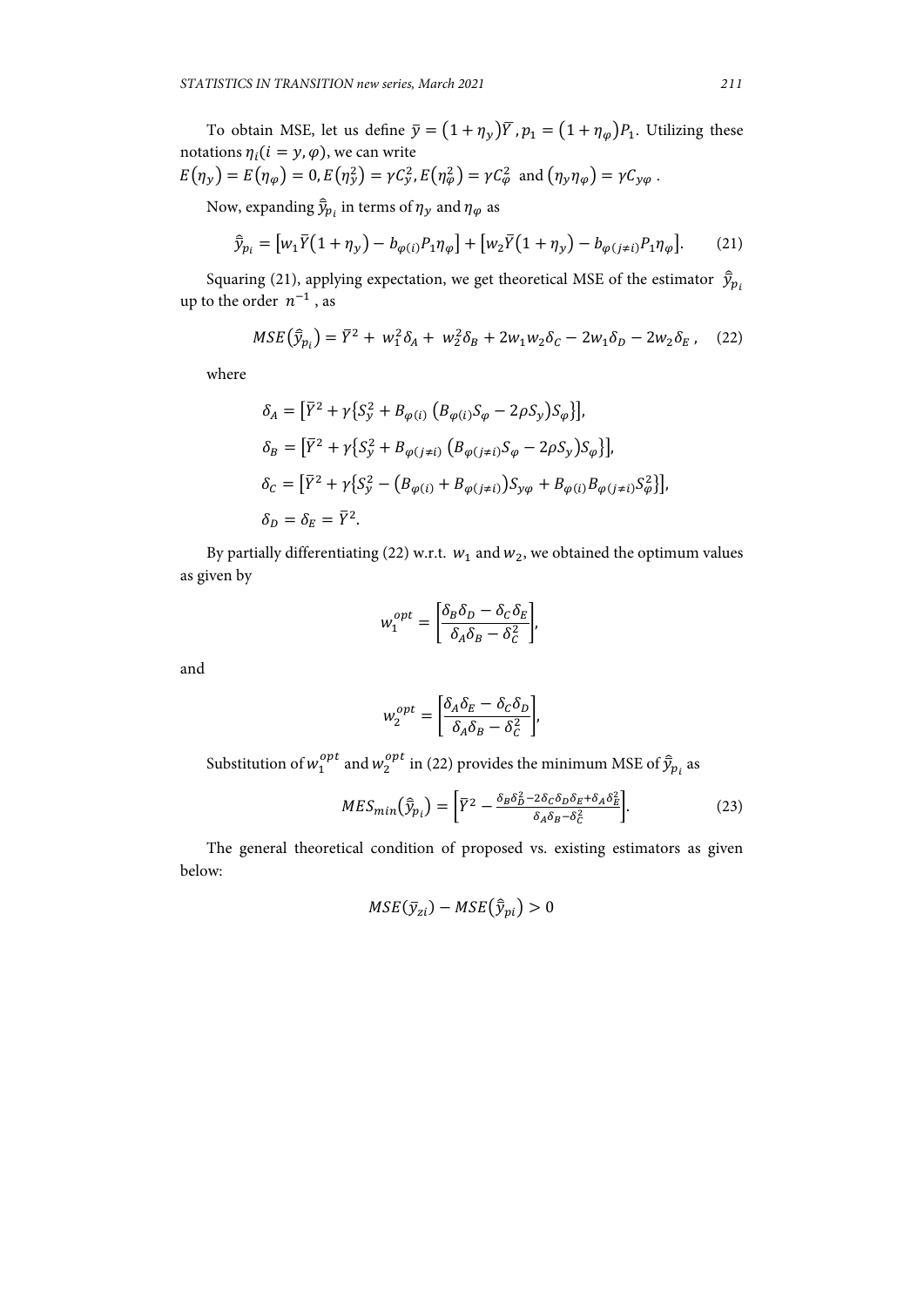## **4. Numerical Illustration**

A numerical illustration is performed utilizing the previous studies of Koyuncu (2012).

**Data 1** [Source: Sukhatme and Sukhatme (1970)]

 $\varnothing$  = A circle consisting of more than five villages.

 $Y =$  Number of villages in the circles.

 $B_{lad} = 4, B_{lms} = 5, B_{huber} = 4.660824, B_{hample} = 4.672494,$  $B_{lts} = 5$ ,  $B_{tukey} = 4.655754$ ,  $B_{mm} = 4.647839$ , var $(\bar{y}) = 4.0738$ .

**Data 2** [Source: Sukhatme and Sukhatme (1970)]

 $\varnothing$  = A circle consisting of more than five villages.

 $Y =$  Area under the wheat crop within the circles.

 $B_{lad} = 1678.281, B_{lms} = 1896, B_{huber} = 1462.839, B_{hample} = 1438.403,$  $B_{lts} = 1896, B_{tukev} = 1574.684, B_{mm} = 1573.993, \text{var}(\bar{y}) = 513592$ .

For remaining characteristics of the data sets, interested readers may refer to Koyuncu (2012). The data sets are also available in the appendix.

Figures 1- 4 clearly show that our considered data sets suffer from non-normality and the presence of outliers. Hence, suitable for robust regression tools. In Table 1, results of PRE, which are figured utilizing PRE equations displayed in Sections 1, 2, and 3, are provided. Note that by ignoring fractional values in the proposed class, all members of the proposed class are providing the same results. So, we ignore the fractional part and provide a single value of PRE in Table 1. When we look at Table 1, we see that the proposed class has the maximum PRE among all estimators given in Sections 1 and 2. From the consequence of this numerical delineation, it is unmistakably concluded that all new estimators are more effective than existing and adapting estimators.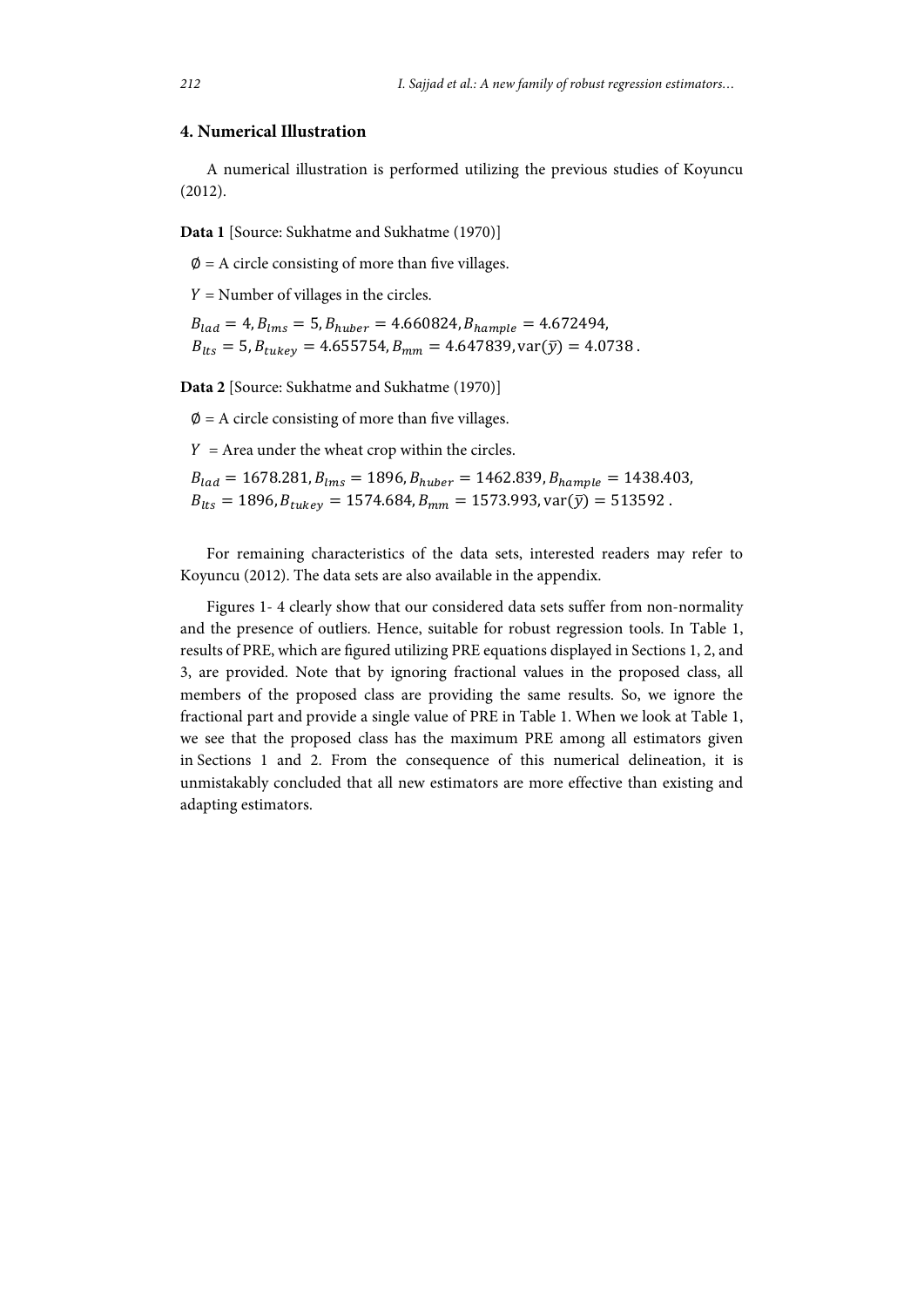









**Figure 3.** Population-2 **Figure 4.** Boxplot Population-2

**Table 1.** The MSE and PRE of Proposed and Existing Estimators w.r.t.  $var(\bar{y})$ 

| Estimator             | $Pop-1$ |         | $Pop-2$  |         |
|-----------------------|---------|---------|----------|---------|
|                       | MSE     | PRE     | MSE      | PRE     |
| $\overline{y}_{zb}$   | 2.72724 | 149.37  | 326355.7 | 157.37  |
| $y_{zb_2}$            | 0.06246 | 6521.38 | 13236.41 | 3880.14 |
| $\bar{y}_{zb_3}$      | 0.05682 | 7169.33 | 11947.89 | 4298.59 |
| $\bar{y}_{zb_a}$      | 0.06021 | 6764.89 | 12766.2  | 4023.06 |
| $\bar{y}_{zb_5}$      | 0.06442 | 6323.61 | 13621.23 | 3770.52 |
| $\bar{y}_{reg}$       | 0.05423 | 7511.55 | 10120.65 | 5074.69 |
| $\bar{\mathcal{Y}}_p$ | 0.05397 | 7547    | 10037    | 5116    |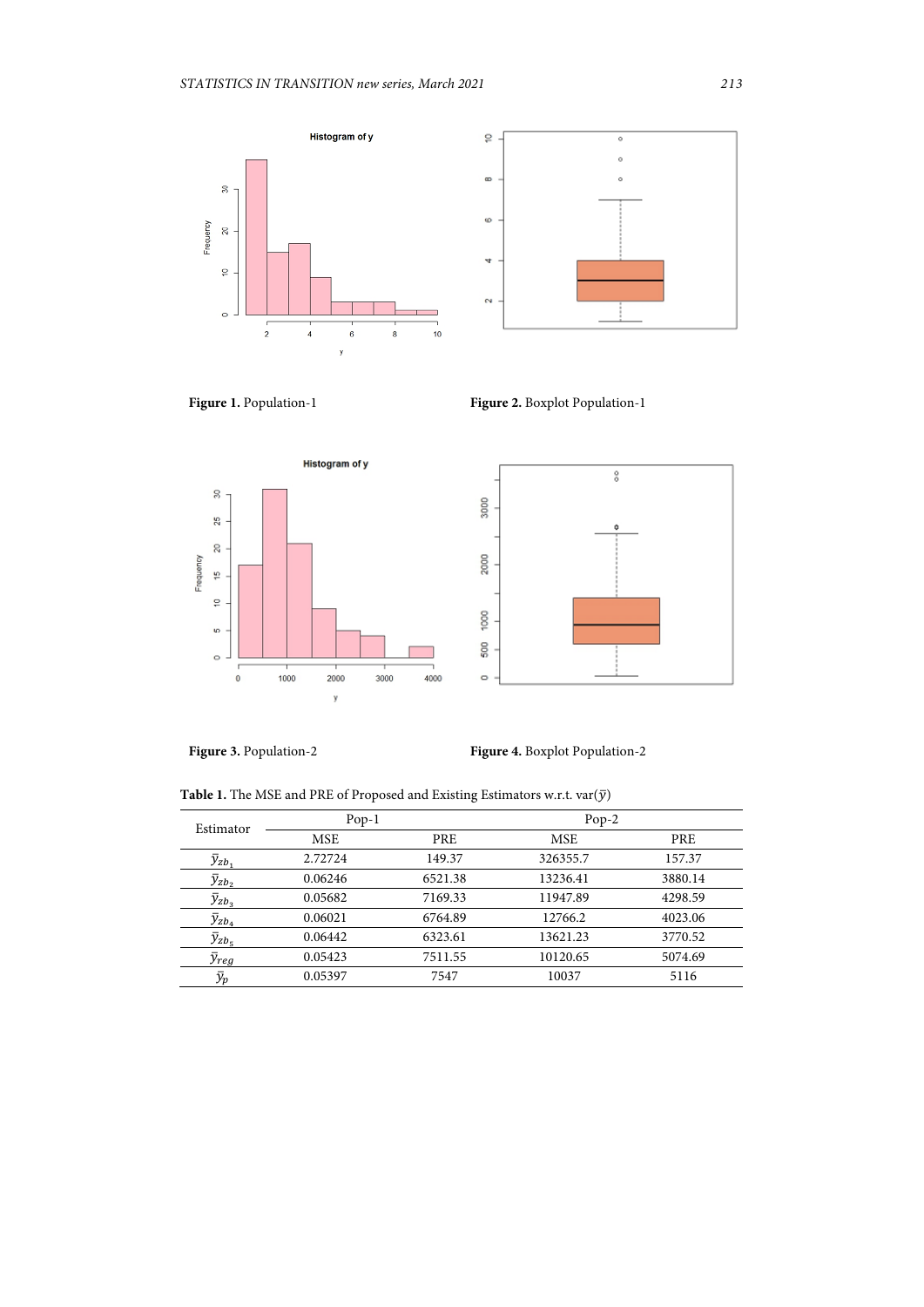## **5. Conclusion**

This paper proposes two classes of estimators. It was discovered that the proposed robust regression estimators were more efficient than the estimators of Zaman and Bulut (2018a) and Zaman (2019). The outcomes displayed here support this conclusion by hypothetical improvement and numerical examination.

## **References**

- ABD-ELFATTA,H A. M., EL-SHERPIENY, E. A., MOHAMED, S. M., ABDOU, O. F., (2010). Improvement in estimating the population mean in simple random sampling using information on auxiliary attribute, Appl. Math. Comput., Vol. 215, pp. 4198–4202.
- KOYUNCU, N., (2012). Efficient estimators of population mean using auxiliary attributes. Applied Mathematics and Computation, Vol. 218, pp. 10900–10905.
- NAIK, V. D., GUPTA, P. C., (1996). A note on estimation of mean with known population of an auxiliary character, J. Indian Soc. Agr. Stat., Vol. 48, pp. 151–158.
- NASIR, A., AHMAD, I., HANIF, M., SHAHZAD, U., (2018). Robust-regression-type estimators for improving mean estimation of sensitive variables by using auxiliary information, Commun. Stat. Theory Methods, doi:10.1080/03610926.2019.1645857.
- SHAHZAD, U., (2016). On the Estimation Of Population Mean Under Systematic Sampling Using Auxiliary Attributes, Oriental Journal Physical Sciences, Vol. 1 (1&2), pp. 17–22.
- SHAHZAD, U., HANIF, M., KOYUNCU, N., SANAULLAH, A., (2018). On the estimation of population variance using auxiliary attribute in absence and presence of non-response, Electronic Journal of Applied Statistical Analysis, Vol. 11, pp. 608–621.
- SUKHATME, P. V., SUKHATME, B. V., (1970). Sampling Theory of Surveys with Applications, Iowa State University Press, Ames, USA,.
- ZAMAN, T., BULUT, H., (2018a). Modified ratio estimators for population mean using robust regression based on auxiliary attribute, IJMR, Vol. 4, pp. 1–6.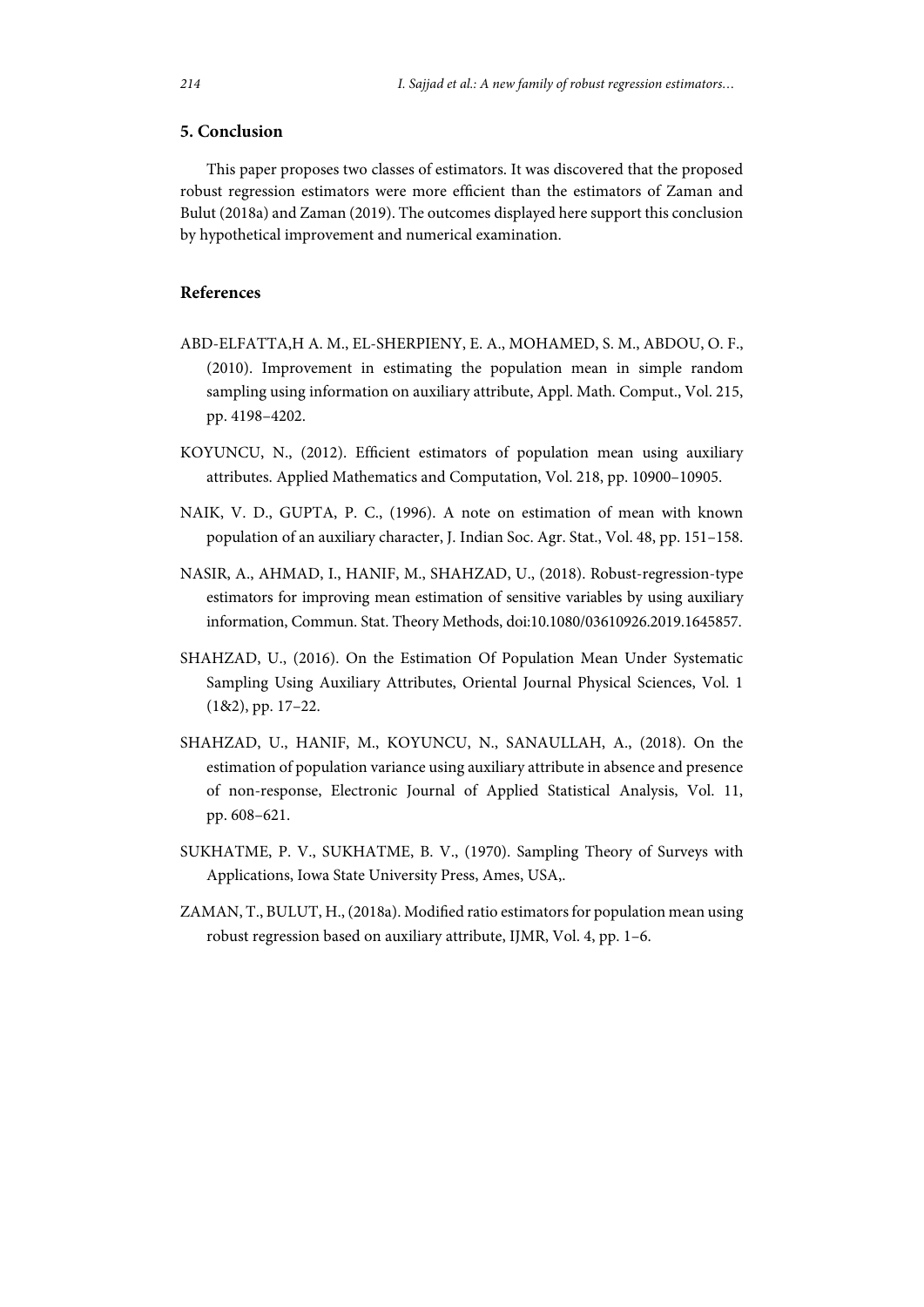- ZAMAN, T., BULUT, H., (2018b). Modified ratio estimators using robust regression methods, Commun. Stat. Theory Methods, doi:10.1080/03610926.2018.1441419.
- ZAMAN, T., (2019). Improvement of modified ratio estimators using robust regression methods. Applied Mathematics and Computation, Vol. 348, pp. 627–631.